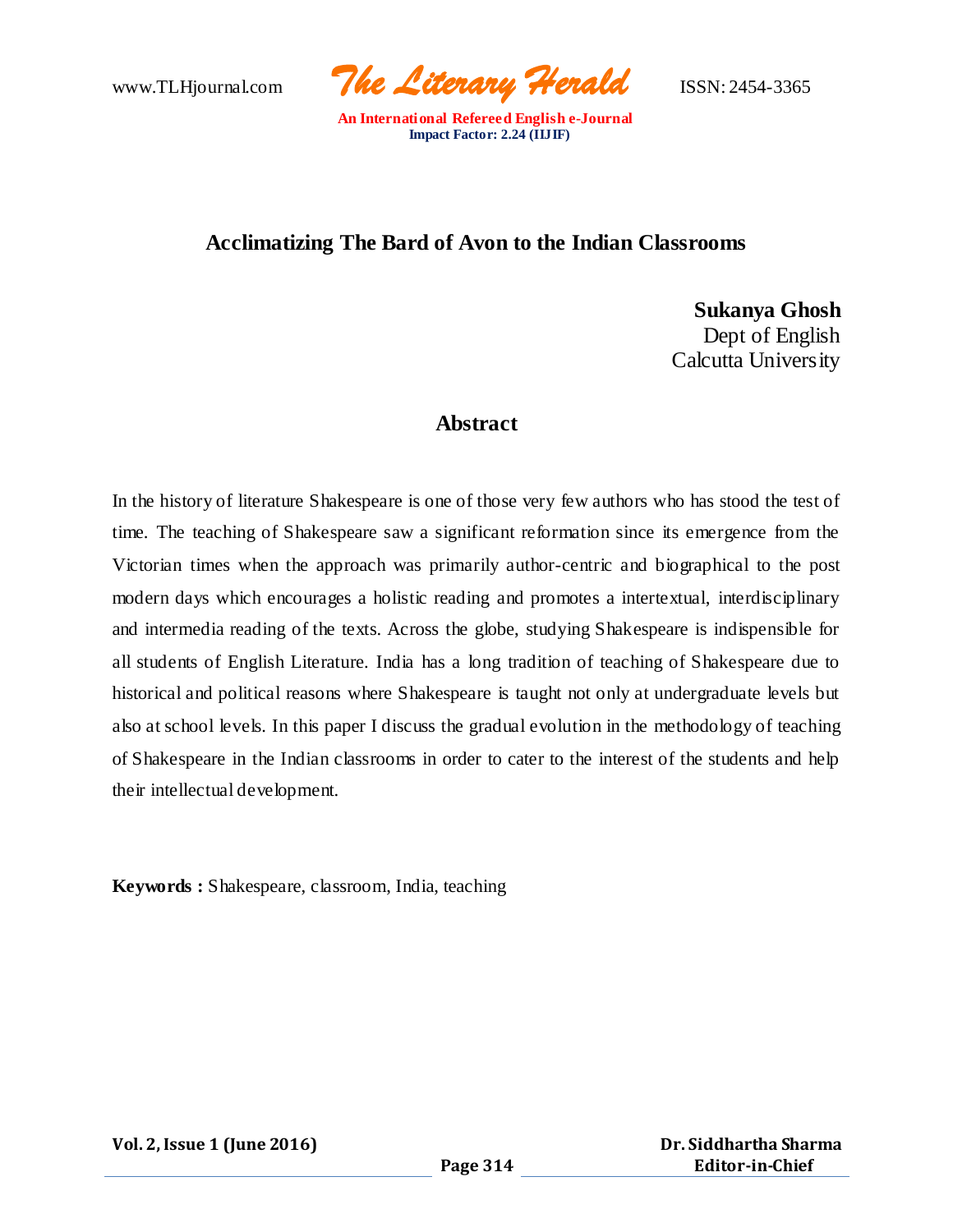www.TLHjournal.com *The Literary Herald*ISSN: 2454-3365

## **Acclimatizing The Bard of Avon to the Indian Classrooms**

**Sukanya Ghosh** Dept of English Calcutta University

Reading Shakespeare requires the imagination and daring capacity to entertain ambiguity and the paradoxes of human life and history…to imagine the complex lives of powerfully historicized human beings"- Metzger.

Sir Winston Churchill in his efforts to define the role of education in the colonial project said "The empires of the future are the empires of the mind". As we all know through our acquaintance with MacCaulay's Minutes, English education was taken up in India mainly to create a class of people from the natives who would be able to perform the duties in accordance with colonial dictates through their induction into the colonial mindset and help the colonial project by being inducted into the ideology of their colonial ruler. Though the British followed a half hearted education policy in India western language literature and sciences made a deep impact upon the society. D.A Shankar's edited volume, *Shakespeare in Indian Languages*, for instance, concludes as follows: "No Shakespeare came with Sir Thomas Roe or Robert Clive. In fact, to really arrive in India, Shakespeare had to wait till his countrymen were through with their business of war and commerce and could get the services of the man like Macaulay who decided that the Orientals needed to be brought up on a strict diet of English education." Institutions for higher education were set up across India especially in Calcutta which was the intellectual and political center of colonial presence in India. Hindu college a privately funded institution established in 1817 which came to be known as Presidency college in 1855 became the main center for university level education in Bengal. Initiated by Henry Derozio and carried forward to its great heights by D. L Richardson and H.M Percival, Shakespeare studies became a hallmark of Hindu College. This college produced eminent intellectuals who became leaders of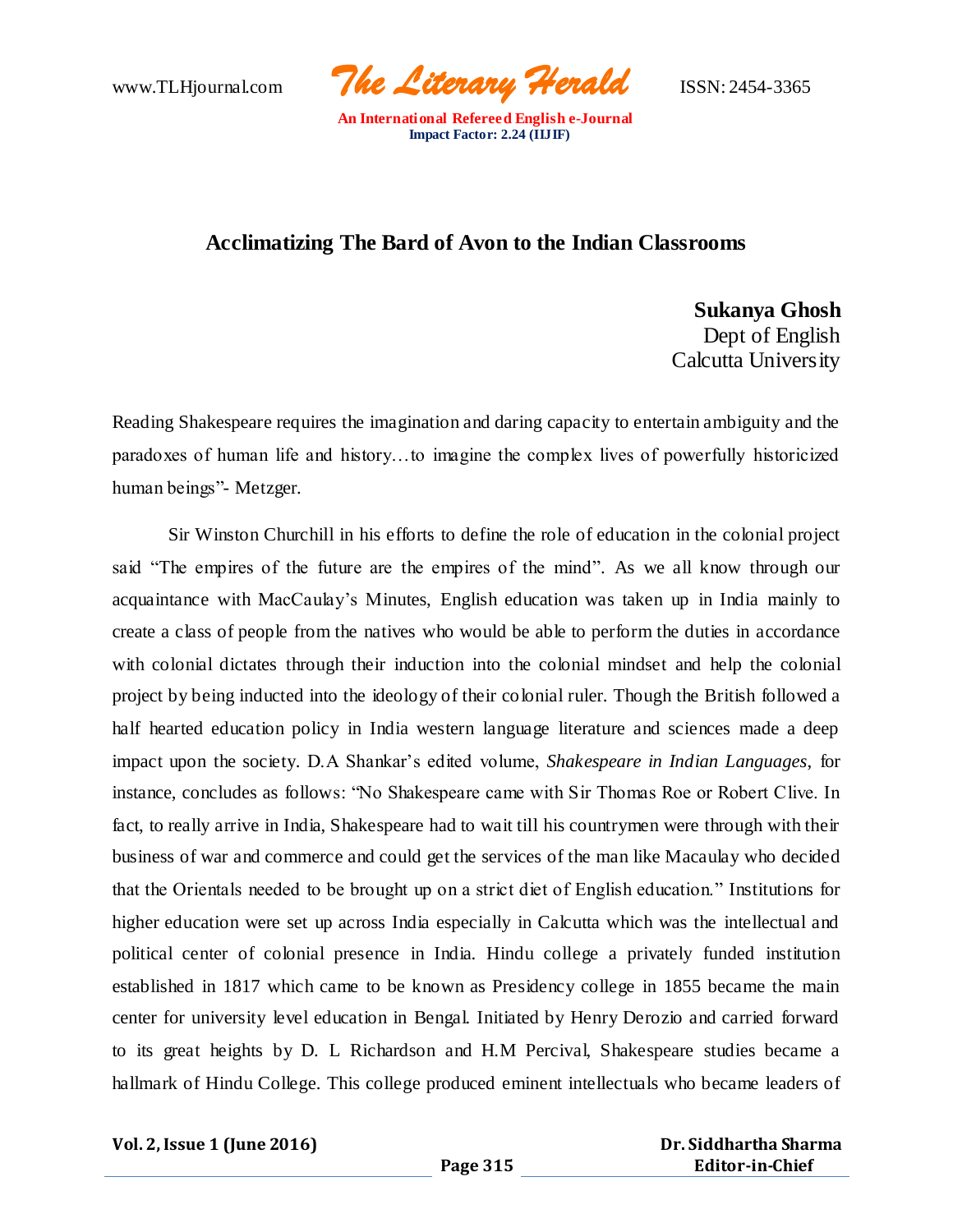www.TLHjournal.com *The Literary Herald*ISSN: 2454-3365

the movement of Bengal renaissance which finally led to a greater awakening in all of India. Srinivas Ayengar the author of *Indian Writing in English* asserts," It was not, after all, possible for people to read Shakespeare and Milton and Locke and Burke and Mill, to read about the Magna Carta and the evolution of the British Parliament, and yet acquiesce for long in British colonialism"

My aim in this paper is to loosely trace how the teaching of Shakespeare has evolved in an Indian classroom across the decades.

In recent years many wide ranging changes have cropped up within the classroom in the Shakespeare teaching learning situation. Among the different approaches prevalent, especially during the colonial period unearthing the source is often considered to be indispensible while reading Shakespearean texts. The tradition in still there in many Indian Universities where students encouraged to have certain knowledge about the sources in order to compare between the source and the text. Biographical approach or author centred approach which is an outcome of the romantic temperament is another important method of teaching Shakespeare. In the early colonial days when Shakespeare was introduced in the syllabus it was author-centric. It was probably the Romantic Movement which generally gave the thrust to this kind of study.

In the Victorian age also known as the post enlightenment age, art became "a humanist surrogate for religion". Shakespeare's texts were considered a kind of key to his life. There was a notion of identifying the characters' speeches as Shakespeare's philosophy of life. It is not difficult to gauge the Victorian temper from Carlyle's – *On Heroes and Hero Worship and the Heroic*, in which Shakespeare is valorized. This is also an important aspect which helped students to come closer to the text and the author himself. The kind of geographical narrative that has been created by his publisher, Thomas Thorpe, who has arranged the sonnets in a particular order reflects a kind of interest in his biography. In 1985, Richard Adams condemns the static study of Shakespeare but observes that the students in spite of their disinterest in Shakespeare "… are conditioned to accept that such brushes with greatness, like some potent but ill tasting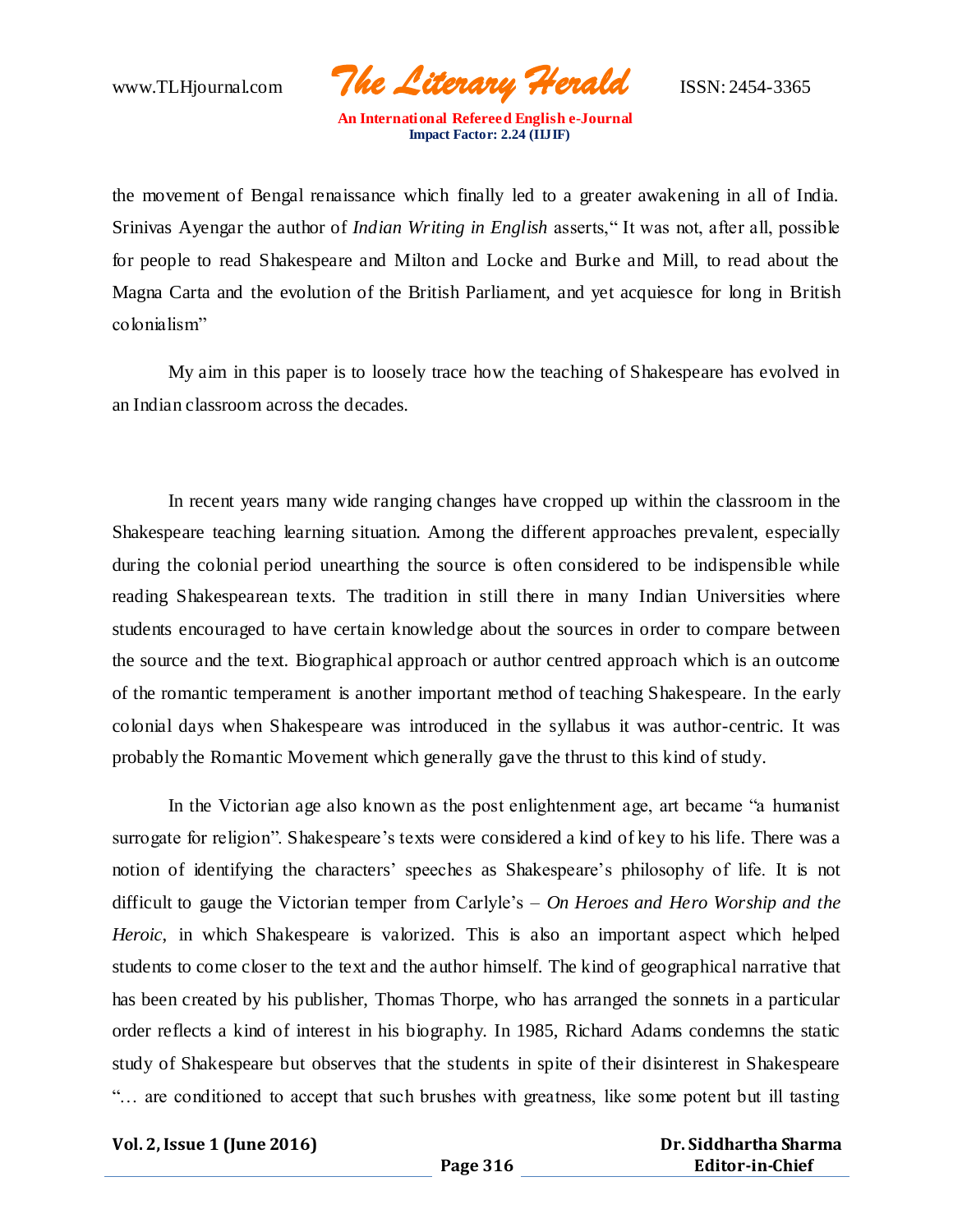www.TLHjournal.com *The Literary Herald*ISSN: 2454-3365

medicine are good for them". Focus was laid on the imagery in order to bring out the interplay of meanings evoked through them was again a result of New Critical Theory. Caroline Spurgeon's book "Shakespeare's imagery and what it tells us" has played an important part in promoting this particular brand of teaching.

However introduction of English studies proved to be a turning point in many respects. English literature that permeated the Indian classrooms was not merely the texts that constituted the syllabus, but a harbinger of secular outlook on life and an open sesame to the great treasures of the world as Bagchi puts it "the Mantra for New India in its fight against obscurantist traditionalism"

Shakespeare not only penetrated the Indian classrooms, in the very early  $19<sup>th</sup>$  Century Shakespeare's dramas began to be presented in Indian stages even in translation. Hara Chandra Ghos – whom many claim to be the first Bengali dramatist can be credited with the translation of a number of Shakespeare's texts. His *Bhanumati Chittabilas* is a Bengali Translation of Shakespeare's Merchant of Venice and his *Charumukh Chittahara* was modelled on Romeo and Juliet. Through this it becomes evident that Shakespearean literature was gradually spreading its roots among the colonists.

The method of teaching followed in the colonial times by the British teachers was adhered to for a long time in India even in the post independence times. There has always been a healthy balance between the kind of equipments or facilities available in the classroom and teaching. Originally teachers only had the blackboards and the text; so while reading the texts they attempted a play reading in the class. Professors like Tarak Sen and Jyoti Bhattacharya while delivering lectures in Calcutta University tried to recreate a kind of formative situation through intonation that might have been used by the actors in their effective roles . In the 60's and the 70's the importance of imagery in the Shakespearean texts was accentuated largely due the kind of critical texts available in those days. Focus was laid on Spurgeon's "Shakespeare's Imagery and What it Tells Us" a book that elaborated on Shakespeare's imagery and its impact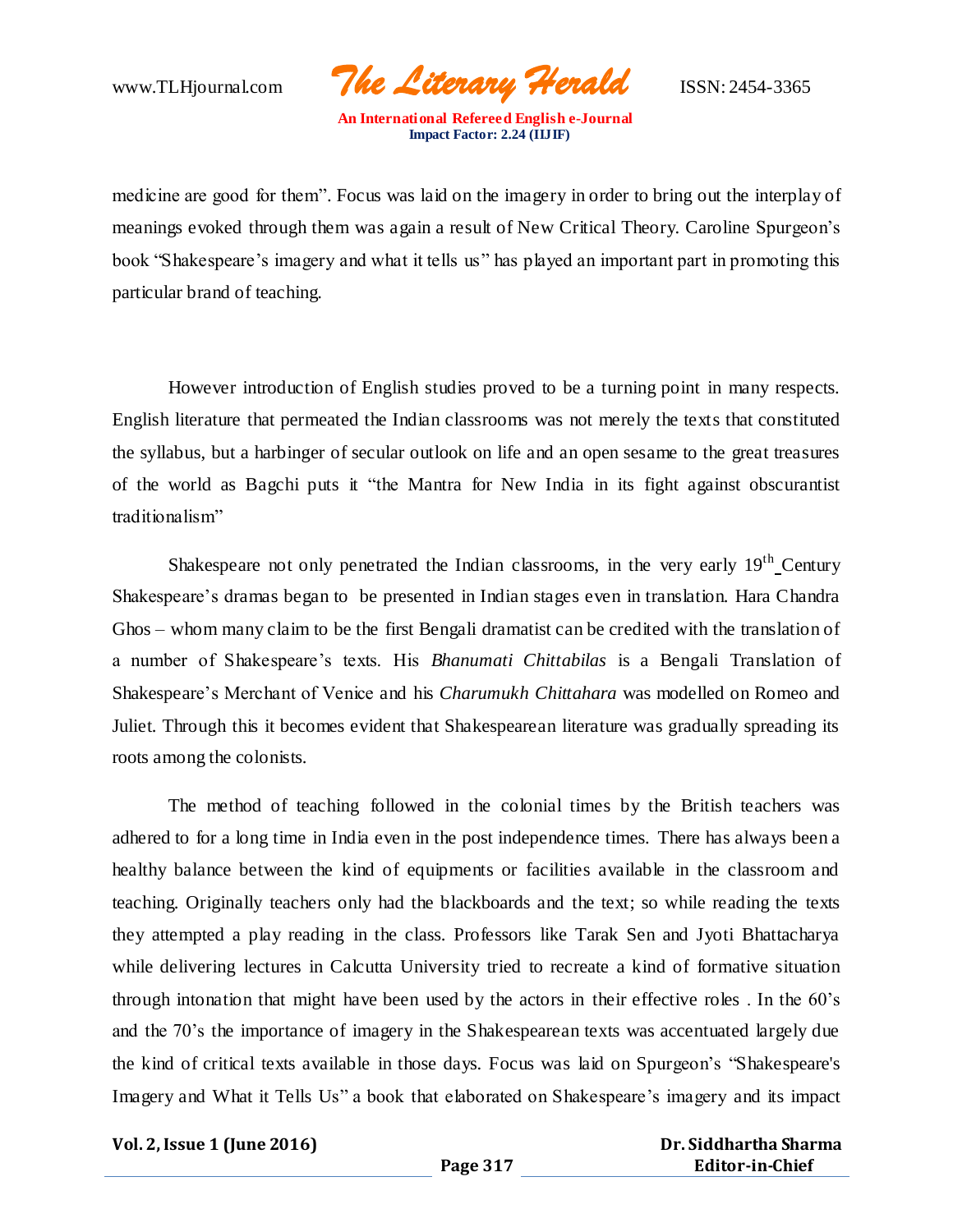www.TLHjournal.com *The Literary Herald*ISSN: 2454-3365

in bringing out the different resonances of meaning in the play.In the 1980's some progression in the teaching of Shakespeare can be noted. A great emphasis was given to the performative aspect of the play due to the numerous photographs and reviews of the theatrical performance being available to the Indians. The theatrical presentation came to be regarded as complementary to the text. Foakes in his edition of *A Midsummer Night's Dream* highlighted the theatrical history of the play and traced the changing nuances of stage presentation through the years. In 1984 John F. Andrews writes in *American Shakespeare Quarterly* "A decade ago performanceoriented pedagogy was relatively unfamiliar among Shakespeareans and was anything but universally accepted as the wave of the future. Now it is difficult to find a dissenting voice: virtually everybody acknowledges the need to approach Shakespeare's plays as dramatic rather than literary works. The only real question seems to be just how to put the new consensus into practice."

The post modern times have witnessed a remarkable change in the study of Shakespeare in all the aspects. The spotlight has now shifted from the imagery sources and biographical approach, rather a holistic reading of the texts is being appreciated. Classrooms now promote an intertextual, interdisciplinary and intermedia reading of the texts. In the  $21<sup>st</sup>$  century Films and theatrical interpretations do not merely complement the text but very often they become as important as the text itself where the text is seen more as a blueprint or script of the play. Revolutionary changes came into teaching when the computers invaded the classrooms and it became possible to show the students different adaptations of the original texts which in turn might trigger interest and attract even the least attentive student and also entice them to perceive a variety of cultural suppositions.

With the coming of the Post modern critical approach looking for a subtext became necessary. Jonathon Dollimore and Alan Sinfield's essay "Shakespeare, Cultural materialism and the New Historicism" is a breakthrough as they invited a more critical approach to the study of Shakespeare.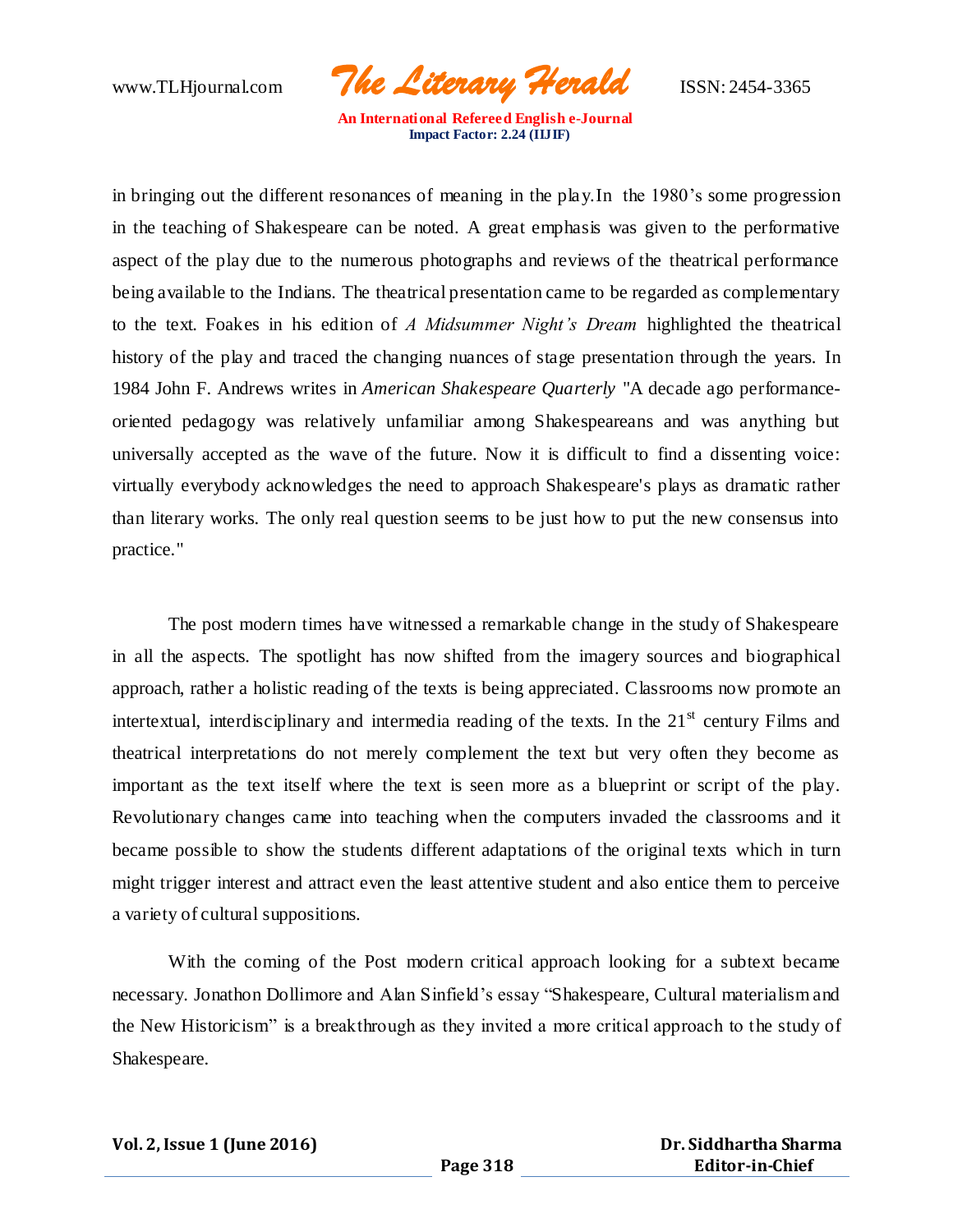www.TLHjournal.com *The Literary Herald*ISSN: 2454-3365

A typical focus of New Historicist critics, led by [Stephen Orgel,](https://en.wikipedia.org/wiki/Stephen_Orgel) has been on understanding [Shakespeare](https://en.wikipedia.org/wiki/William_Shakespeare) less as an autonomous great author in the modern sense than as a means of reconstructing the cultural milieu [Renaissance theatre](https://en.wikipedia.org/wiki/History_of_theatre#Renaissance_theatre) and Shakespearean plays are seen as inseparable from the context in which he wrote them.

As a result of India's long tradition of teaching Shakespeare, students are introduced to his plays early in their life. One of the major issues that a student faces while studying Shakespeare is understanding its language. Frank Whitehead's question whether his plays come within the emotional range of the young adolescent must not be evaded. But it has to be remembered in order to extend their linguistic and emotional range, students must be introduced early to the texts. Another serious threat faced by students while studying Shakespeare is that his plays are meant to be watched and not read. The critics of the first half of the twentieth century like Tillyard, Wilson Knights, L.C Knight's journal scrutiny and A.C Bradley's character based criticism contributed much in making Shakespeare's plays texts to be studied in class. The English Association in one of its first pamphlet on *The Teaching of Shakespeare in Schools* suggests " It is desirable that all the Shakespeare chosen for study should be read aloud in class. The living voice will often give a clue to the meaning, and reading alo ud is the only way of ensuring knowledge of the metre. In a class of beginners the teacher must take a liberal share of the reading, but the pupils should be brought into play. They can be cast for some of the parts; the forum scene in Julius Caesar comes one step nearer the dramatic if the teacher is Anthony and the other parts are distributed and the class transformed into a Roman mob shouting for the will."

Professor John Wilder in his lecture *Dramatic Structures and Dramatic Effect* concentrated on actual stage activity to explain his method of teaching Shakespeare. While teaching he involved the students as actors and audience and made them perform a scene from the play. Helen Vandler led students to Shakespeare's sonnets as interre lated aesthetic voices to whose questions they might respond with precise intellectual and emotional perception. The recreations and renditions of Shakespeare's works can be shown to the students through visual media even inside a classroom. Shakespearean plays such as Hamlet , Macbeth has been adapted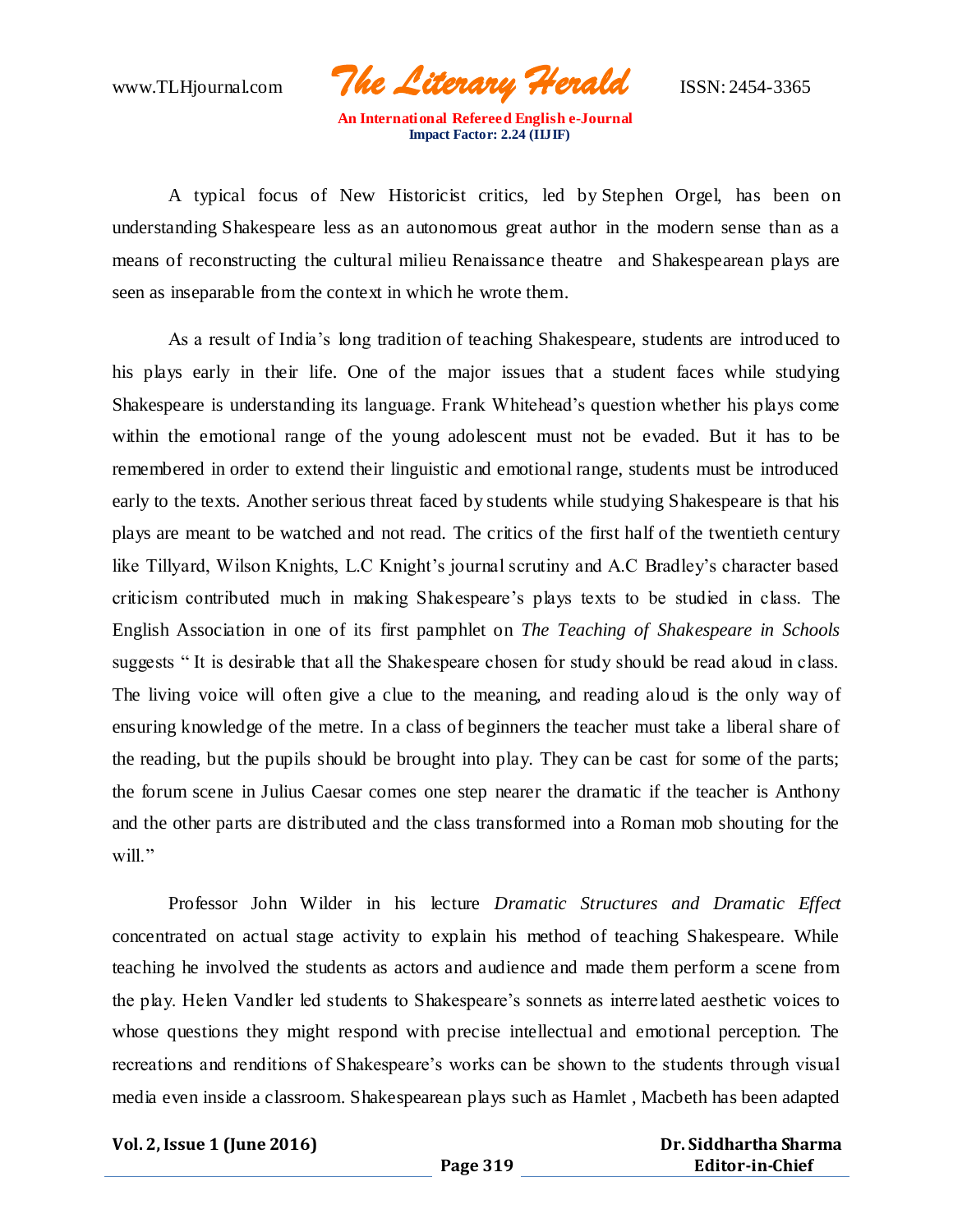www.TLHjournal.com *The Literary Herald*ISSN: 2454-3365

multiple times on stage and the screen. In Movies such a Maqbool and Haidar we see how Shakespeare has been adopted to suit a local culture. Various games, graphic novels are also being devised for young students and all these become very good entry points into Shakespeare.

Worldwide, literary study is shrinking as a discipline and the location of Shakespeare in that shrinking space is further diminishing. In foreign countries students who opt for literature studies are given the prerogative of selecting what kind of text they want to study and naturally Shakespeare is not always a choice. The future of Shakespeare in the classrooms thus will be difficult to predict

Though the condition of India is different, it is as grave. Though, Shakespeare is given a pride of place in terms of framing the syllabus, made as much compulsory and necessary for the students, in schools and colleges, the students, today, in the rush of education, mostly read them as a necessity of knowing his works rather than understanding his works and his characters in psychological terms. The students opting for studies in English Literature not because they love literature but because they feel that the study is prestigious and may perhaps make way for many opportunities in the job market- is a very alarming situation; questioning their understanding and mastery of the English language and this proves to be a stumbling block in their study of literature and the Shakespearean texts

The 'sweet swan on Avon' , as Ben Jonson correctly points out was not of an age but for all time and Shakespeare will continue touch millions of souls defying all temporal and political boundaries. However whether Shakespeare can be sustained inside the classrooms in future is debatable and whether the timeless classics of the greatest master will continue to inspire, baffle and enkindle the upcoming generations depends largely on class instruction.

#### **Works Cited**